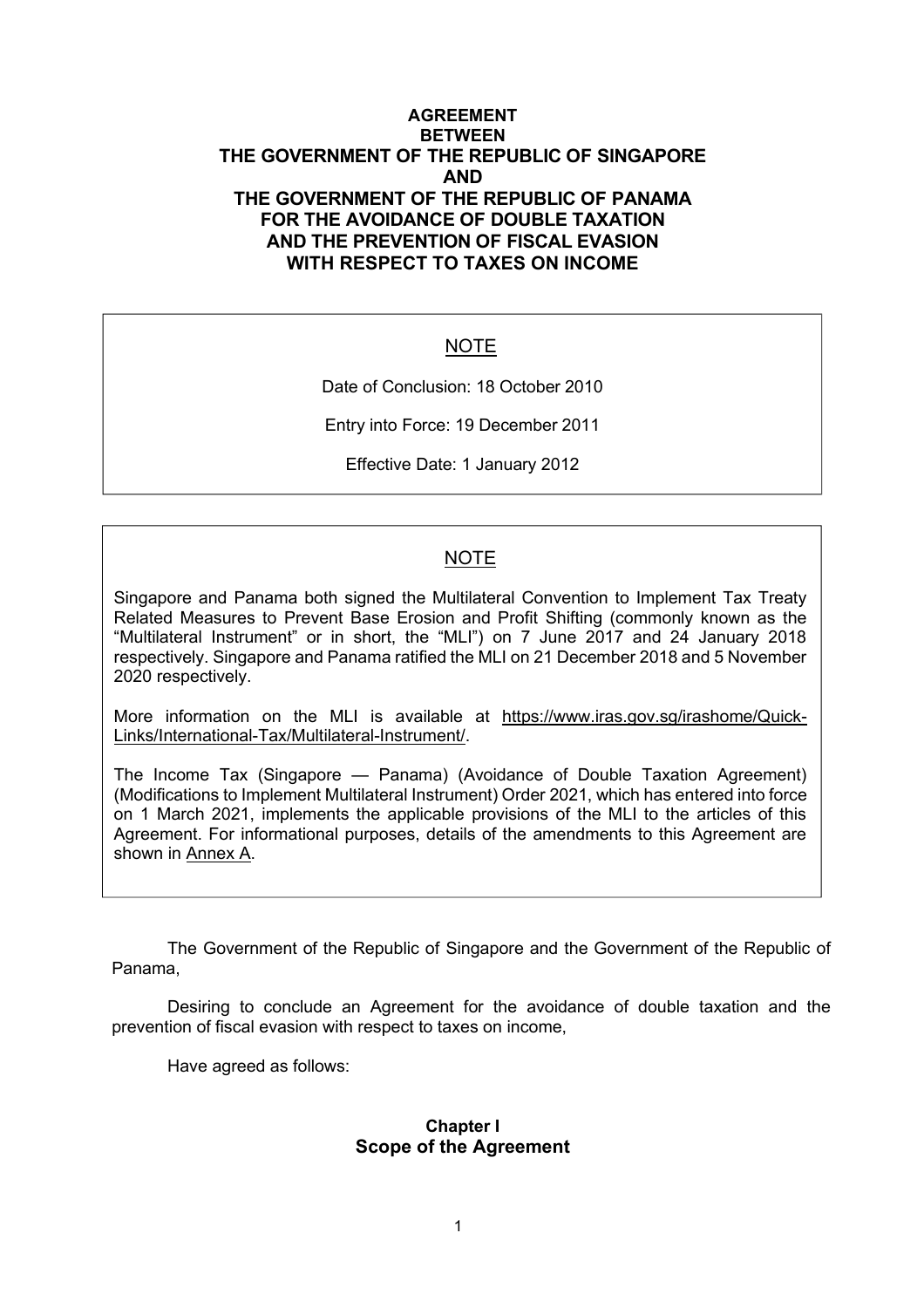# **Article 1 - PERSONS COVERED**

This Agreement shall apply to persons who are residents of one or both of the Contracting **States** 

# **Article 2 - TAXES COVERED**

1. This Agreement shall apply to taxes on income imposed on behalf of a Contracting State or of its political subdivisions or local authorities, irrespective of the manner in which they are levied.

2. There shall be regarded as taxes on income all taxes imposed on total income or on elements of income, including taxes on gains from the alienation of movable or immovable property.

3. The existing taxes to which the Agreement shall apply are inparticular:

- (a) in the case of Singapore:
	- the income tax

(hereinafter referred to as "Singapore tax");

(b) in the case of Panama:

-the income tax provided in the Fiscal Code, Book IV, Title I, and its related decrees and regulations

(hereinafter referred to as "Panama tax").

4. The Agreement shall apply also to any identical or substantially similar taxes that are imposed after the date of signature of the Agreement in addition to, or in place of, the existing taxes. The competent authorities of the Contracting States shall notify each other of any significant changes that have been made in their taxationlaws.

## **Chapter II Definitions**

# **Article 3 - GENERAL DEFINITIONS**

- 1. For the purposes of this Agreement, unless the context otherwiserequires:
	- (a) the term "Singapore" means the Republic of Singapore and when used in a geographical sense, includes its land territory, internal waters and territorial sea, as well as any maritime area situated beyond the territorial sea which has been or might in the future be designated under its national law, in accordance with international law, as an area within which Singapore may exercise sovereign rights or jurisdiction with regards to the sea, the sea-bed, the subsoil and the natural resources;
	- (b) the term "Panama" means the Republic of Panama and, when used in a geographical sense, means the territory of the Republic of Panama, including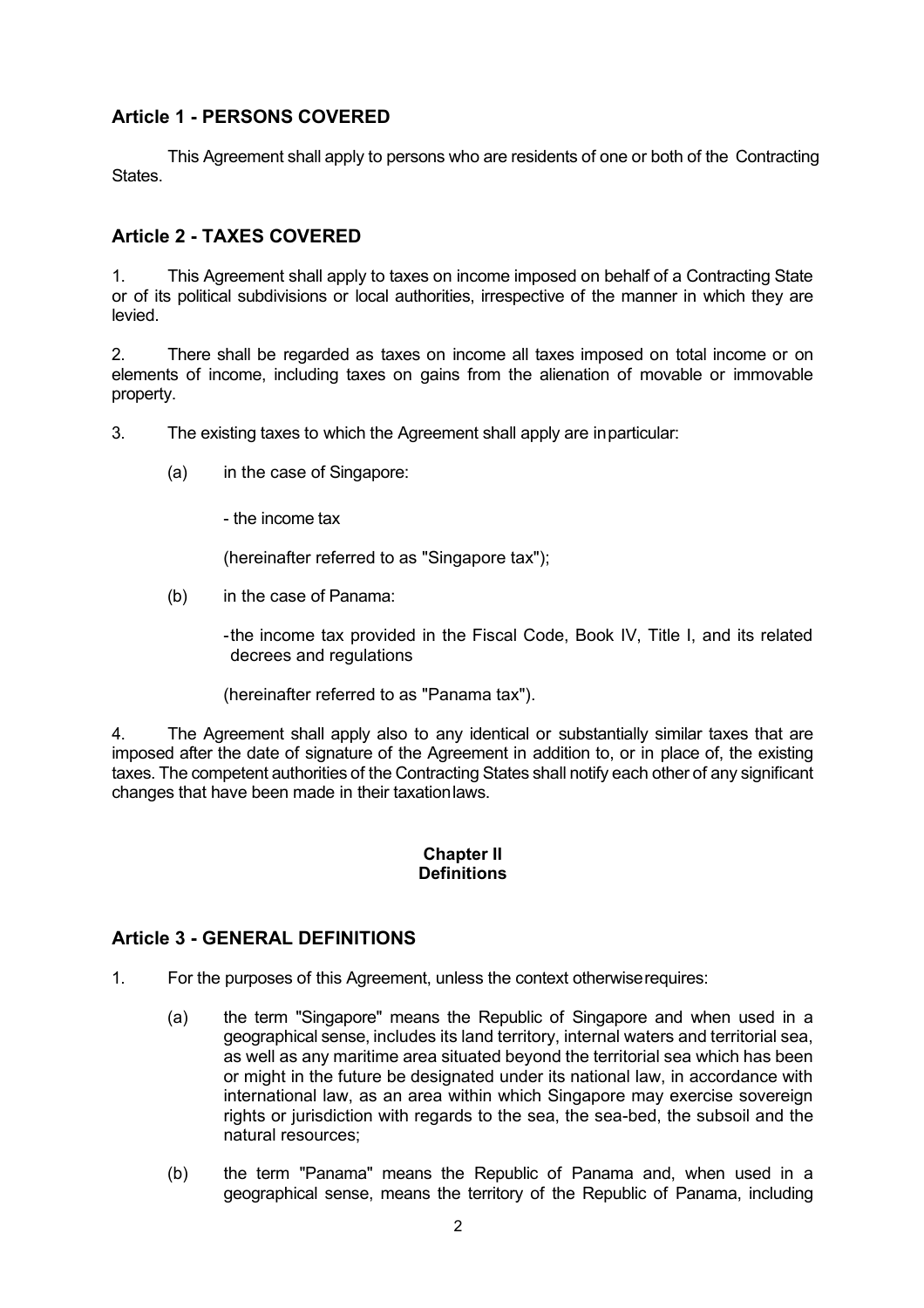inland waters, its airspace and the territorial sea, and any area outside the territorial sea within which, in accordance with International Law and on application of its domestic legislation, the Republic of Panama exercises, or may exercise in the future, sovereign rights or jurisdiction with respect to the seabed, its subsoil and superjacent waters, and the natural resources;

- (c) the terms "a Contracting State" and "the other Contracting State" mean Singapore or Panama as the context requires;
- (d) the term "person" includes an individual, a company and any other body of persons;
- (e) the term "company" means any body corporate or any entity that is treated as a body corporate for tax purposes;
- (f) the terms "enterprise of a Contracting State" and "enterprise of the other Contracting State" mean respectively an enterprise carried on by a resident of a Contracting State and an enterprise carried on by a resident of the other Contracting State;
- (g) the term "international traffic" means any transport by a ship or aircraft operated by an enterprise of a Contracting State, except when the ship or aircraft is operated solely between places in the other Contracting State;
- (h) the term "competent authority" means:
	- (i) in Singapore, the Minister for Finance or his authorised representative;
	- (ii) in Panama, the Ministry of Economy and Finance or its authorised representative;
- (i) the term "national" in relation to a Contracting State means:
	- (i) any individual possessing the nationality or citizenship of that Contracting State; and
	- (ii) any legal person, partnership or association deriving its status as such from the laws in force in that ContractingState.

2. For the purposes of Articles 10, 11 and 12, a trustee subject to tax in a Contracting State in respect of dividends, interest or royalties shall be deemed to be the beneficial owner of that interest or those dividends or royalties.

3. As regards the application of the Agreement at any time by a Contracting State, any term not defined therein shall, unless the context otherwise requires, have the meaning that it has at that time under the law of that State for the purposes of the taxes to which the Agreement applies, any meaning under the applicable tax laws of that State prevailing over a meaning given to the term under other laws of thatState.

## **Article 4 - RESIDENT**

1. For the purposes of this Agreement, the term "resident of a Contracting State" means any person who, under the laws of that State, is liable to tax therein by reason of his domicile, residence, place of incorporation, place of management or any other criterion of a similar nature, and also includes that State and any political subdivision, local authority or statutory body thereof.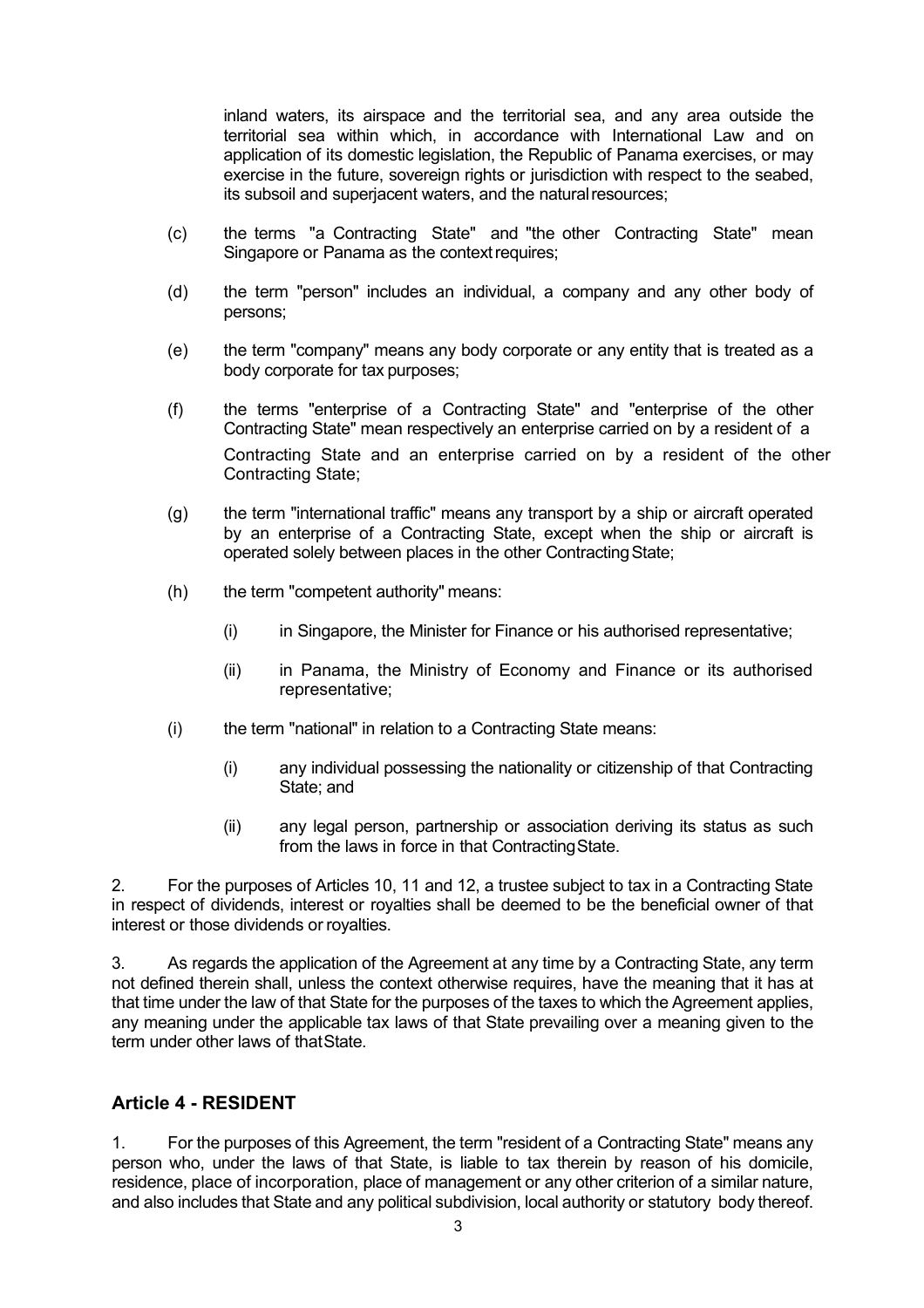2. Where by reason of the provisions of paragraph 1 an individual is a resident of both Contracting States, then his status shall be determined asfollows:

- (a) he shall be deemed to be a resident only of the State in which he has a permanent home available to him; if he has a permanent home available to him in both States, he shall be deemed to be a resident only of the State with which his personal and economic relations are closer (centre of vital interests);
- (b) if the State in which he has his centre of vital interests cannot be determined, or if he has not a permanent home available to him in either State, he shall be deemed to be a resident only of the State in which he has an habitual abode;
- (c) if he has an habitual abode in both States or in neither of them, he shall be deemed to be a resident only of the State of which he is a national;
- (d) in any other case, the competent authorities of the Contracting States shall settle the question by mutual agreement.

3. Where by reason of the provisions of paragraph 1 a person other than an individual is a resident of both Contracting States, then it shall be deemed to be a resident only of the State in which its place of effective management is situated. If its place of effective management cannot be determined, the competent authorities of the Contracting States shall settle the question by mutual agreement.

#### **Article 5 - PERMANENT ESTABLISHMENT**

1. For the purposes of this Agreement, the term "permanent establishment" means a fixed place of business through which the business of an enterprise is wholly or partly carried on.

- 2. The term "permanent establishment" includes especially:
	- (a) a place of management;
	- (b) a branch;
	- (c) an office;
	- (d) a factory;
	- (e) a workshop; and
	- (f) a mine, an oil or gas well, a quarry or any other place of extraction of natural resources.
- 3. The term "permanent establishment" also encompasses:
	- (a) a building site, a construction, assembly or installation project, or supervisory activities in connection therewith, but only if such site, project or activities lasts for more than 9 months;
	- (b) the furnishing of services, including consultancy services, by an enterprise of a Contracting State through employees or other personnel engaged by the enterprise for such purpose, but only if activities of that nature continue (for the same or a connected project) within the other Contracting State for a period or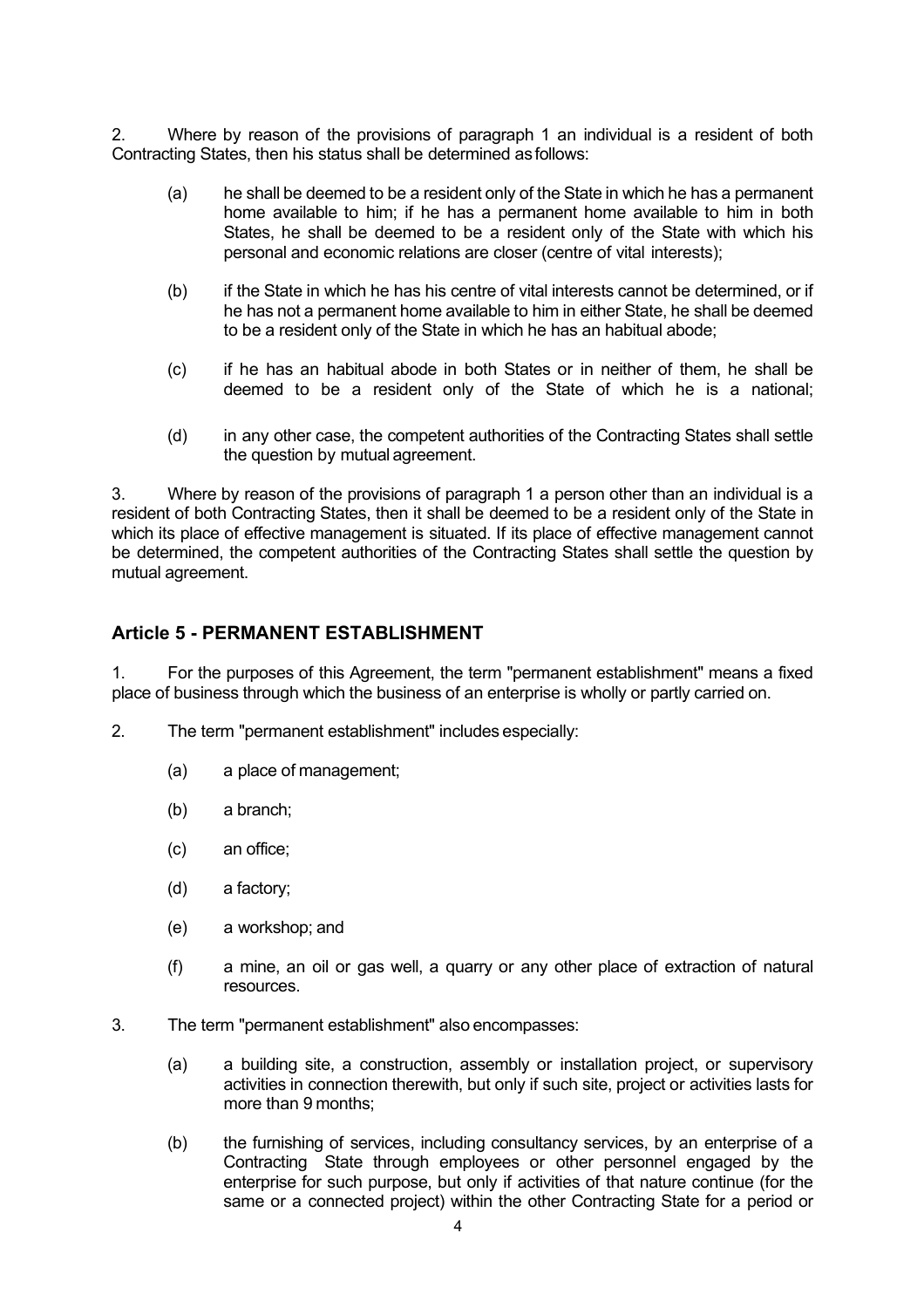#### periods aggregating more than 270 days in any 12-monthperiod.

4. Notwithstanding the preceding provisions of this Article, the term "permanent establishment" shall be deemed not to include:

- (a) the use of facilities solely for the purpose of storage, display or delivery of goods or merchandise belonging to the enterprise;
- (b) the maintenance of a stock of goods or merchandise belonging to the enterprise solely for the purpose of storage, display or delivery;
- (c) the maintenance of a stock of goods or merchandise belonging to the enterprise solely for the purpose of processing by anotherenterprise;
- (d) the maintenance of a fixed place of business solely for the purpose of purchasing goods or merchandise or of collecting information, for the enterprise;
- (e) the maintenance of a fixed place of business solely for the purpose of carrying on, for the enterprise, any other activity of a preparatory or auxiliary character;
- (f) the maintenance of a fixed place of business solely for any combination of activities mentioned in sub-paragraphs (a) to (e), provided that the overall activity of the fixed place of business resulting from this combination is of a preparatory or auxiliary character.

5. Notwithstanding the provisions of paragraphs 1 and 2, where a person - other than an agent of an independent status to whom paragraph 6 applies - is acting on behalf of an enterprise and has, and habitually exercises, in a Contracting State an authority to conclude contracts in the name of the enterprise, that enterprise shall be deemed to have a permanent establishment in that State in respect of any activities which that person undertakes for the enterprise, unless the activities of such person are limited to those mentioned in paragraph 4 which, if exercised through a fixed place of business, would not make this fixed place of business a permanent establishment under the provisions of thatparagraph.

6. An enterprise shall not be deemed to have a permanent establishment in a Contracting State merely because it carries on business in that State through a broker, general commission agent or any other agent of an independent status, provided that such persons are acting in the ordinary course of their business.

7. The fact that a company which is a resident of a Contracting State controls or is controlled by a company which is a resident of the other Contracting State, or which carries on business in that other State (whether through a permanent establishment or otherwise), shall not of itself constitute either company a permanent establishment of the other.

#### **Chapter III Taxation of Income**

## **Article 6 - INCOME FROM IMMOVABLE PROPERTY**

1. Income derived by a resident of a Contracting State from immovable property (including income from agriculture or forestry) situated in the other Contracting State may be taxed in that other State.

2. The term "immovable property" shall have the meaning which it has under the law of the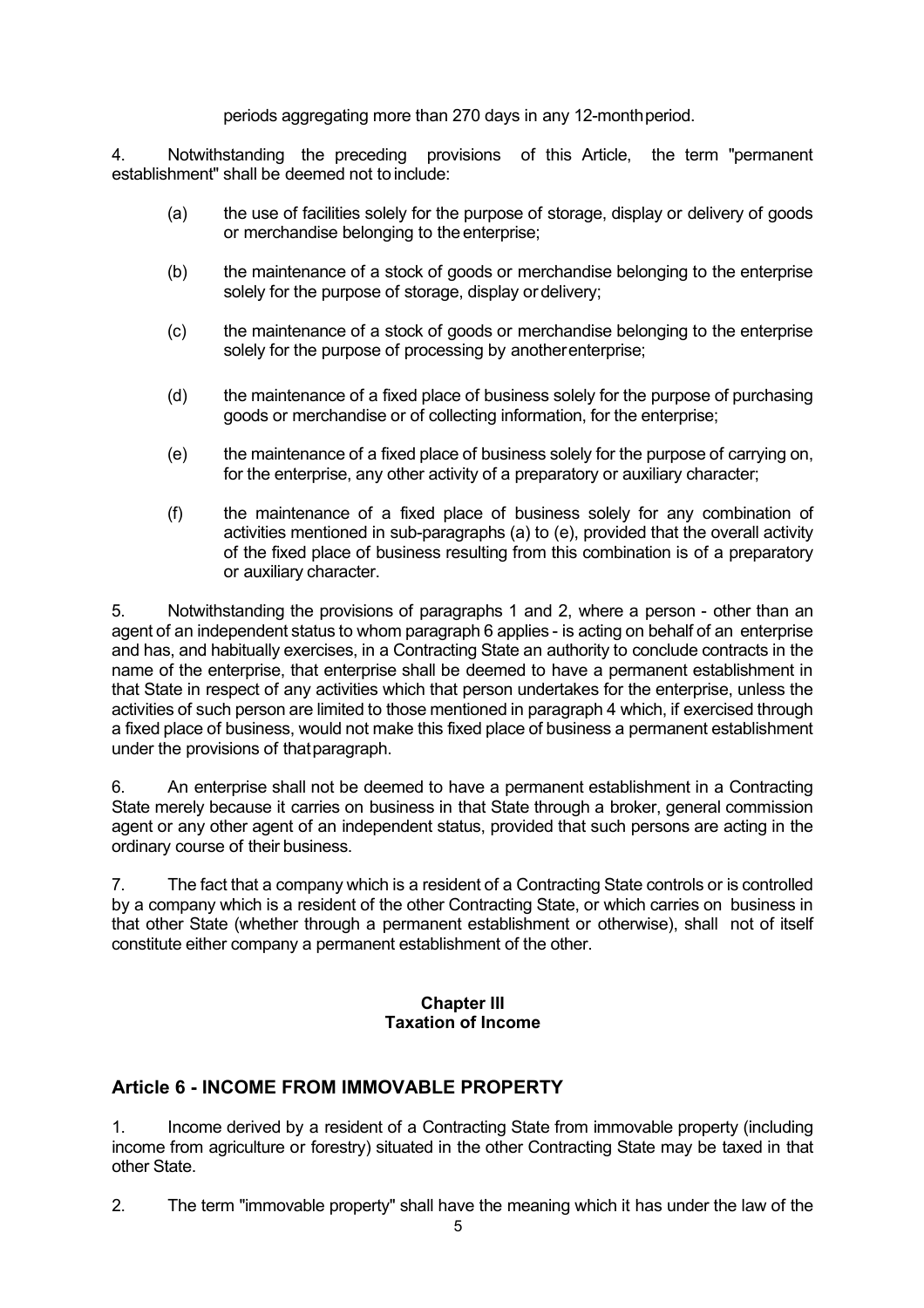Contracting State in which the property in question is situated. The term shall in any case include property accessory to immovable property, livestock and equipment used in agriculture and forestry, rights to which the provisions of general law respecting landed property apply, usufruct of immovable property and rights to variable or fixed payments as consideration for the working of, or the right to work, mineral deposits, sources and other natural resources; ships and aircraft shall not be regarded as immovable property.

3. The provisions of paragraph 1 shall apply to income derived from the direct use, letting, or use in any other form of immovableproperty.

4. The provisions of paragraphs 1 and 3 shall also apply to the income from immovable property of an enterprise and to income from immovable property used for the performance of independent personal services.

# **Article 7 - BUSINESS PROFITS**

1. The profits of an enterprise of a Contracting State shall be taxable only in that State unless the enterprise carries on business in the other Contracting State through a permanent establishment situated therein. If the enterprise carries on business as aforesaid, the profits of the enterprise may be taxed in the other State but only so much of them as is attributable to that permanent establishment.

2. Subject to the provisions of paragraph 3, where an enterprise of a Contracting State carries on business in the other Contracting State through a permanent establishment situated therein, there shall in each Contracting State be attributed to that permanent establishment the profits which it might be expected to make if it were a distinct and separate enterprise engaged in the same or similar activities under the same or similar conditions and dealing wholly independently with the enterprise of which it is a permanent establishment.

3. In determining the profits of a permanent establishment, there shall be allowed as deductions all expenses, including executive and general administrative expenses, which would be deductible if the permanent establishment were an independent enterprise, insofar as they are reasonably allocable to the permanent establishment, whether incurred in the Contracting State in which the permanent establishment is situated orelsewhere.

4. Insofar as it has been customary in a Contracting State to determine the profits to be attributed to a permanent establishment on the basis of an apportionment of the total profits of the enterprise to its various parts, nothing in paragraph 2 shall preclude that Contracting State from determining the profits to be taxed by such an apportionment as may be customary; the method of apportionment adopted shall, however, be such that the result shall be in accordance with the principles contained in this Article.

5. No profits shall be attributed to a permanent establishment by reason of the mere purchase by that permanent establishment of goods or merchandise for the enterprise.

6. For the purposes of the preceding paragraphs, the profits to be attributed to the permanent establishment shall be determined by the same method year by year unless there is good and sufficient reason to thecontrary.

7. Where profits include items of income which are dealt with separately in other Articles of this Agreement, then the provisions of those Articles shall not be affected by the provisions of this Article.

# **Article 8 - SHIPPING AND AIR TRANSPORT**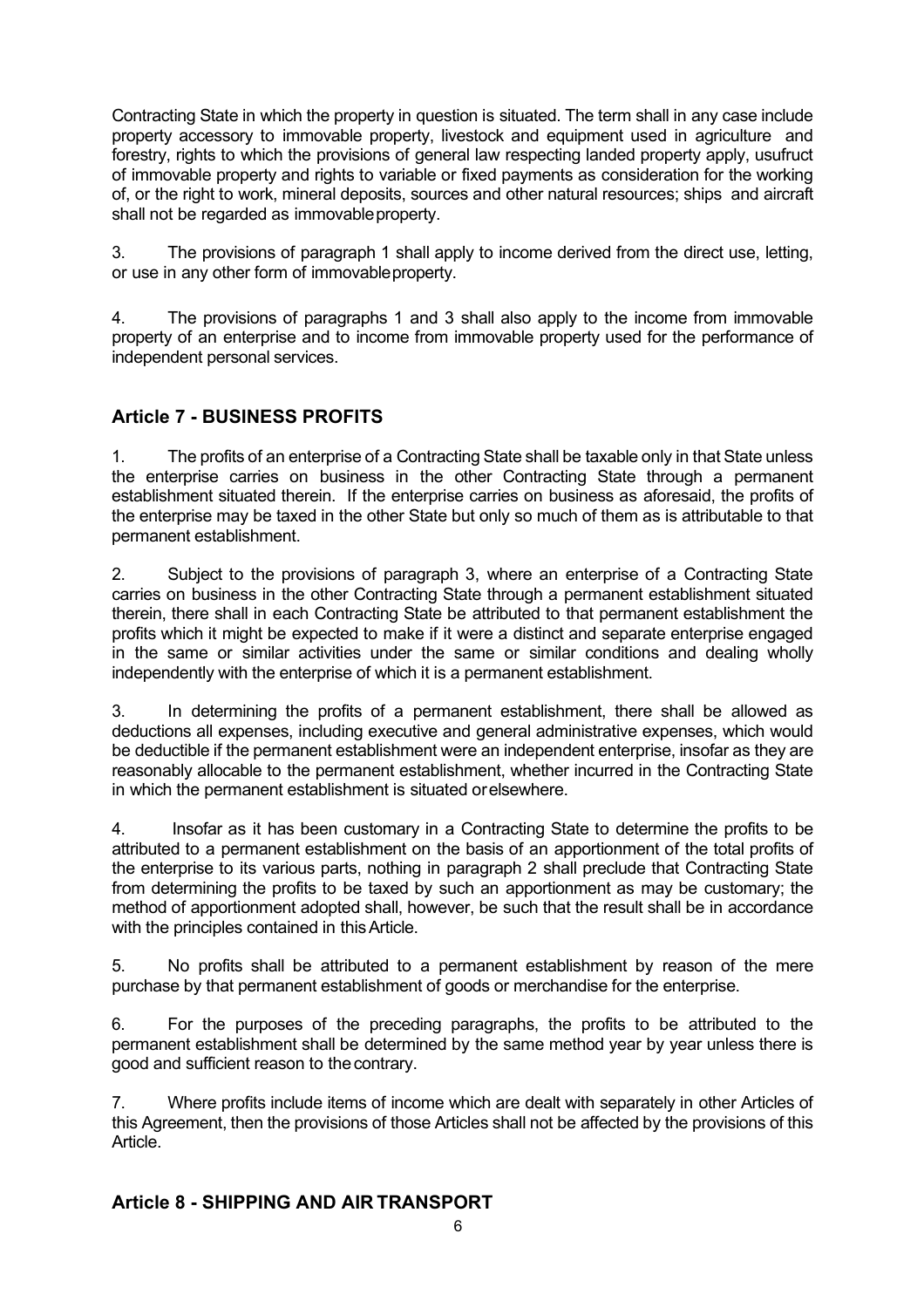1. Profits derived by an enterprise of a Contracting State from the operation of ships or aircraft in international traffic shall be taxable only inthat State.

2. The provisions of paragraph 1 shall also apply to profits from the participation in a pool, a joint business or an international operating agency.

3. Interest on funds connected with the operations of ships or aircraft in international traffic shall be regarded as profits derived from the operation of such ships or aircraft, and the provisions of Article 11 shall not apply in relation to such interest.

4. For the purposes of this Article, profits from the operation of ships or aircraft in international traffic shall include:

- (a) profits from the rental on a bareboat basis of ships or aircraft;
- (b) profits from the use, maintenance or rental of containers (including trailers and related equipment for the transport of containers), used for the transport of goods or merchandise;

where such rental or such use, maintenance or rental, as the case may be, is incidental to the operation of ships or aircraft in international traffic.

# **Article 9 - ASSOCIATED ENTERPRISES**

- 1. Where
	- (a) an enterprise of a Contracting State participates directly or indirectly in the management, control or capital of an enterprise of the other Contracting State, or
	- (b) the same persons participate directly or indirectly in the management, control or capital of an enterprise of a Contracting State and an enterprise of the other Contracting State,

and in either case conditions are made or imposed between the two enterprises in their commercial or financial relations which differ from those which would be made between independent enterprises, then any profits which would, but for those conditions, have accrued to one of the enterprises, but, by reason of those conditions, have not so accrued, may be included in the profits of that enterprise and taxedaccordingly.

2. Where a Contracting State includes, in accordance with the provisions of paragraph 1, in the profits of an enterprise of that State - and taxes accordingly - profits on which an enterprise of the other Contracting State has been charged to tax in that other State and where the competent authorities of the Contracting States agree, upon consultation, that all or part of the profits so included are profits which would have accrued to the enterprise of the first-mentioned State if the conditions made between the two enterprises had been those which would have been made between independent enterprises, then that other State shall make an appropriate adjustment to the amount of the tax charged therein on those agreed profits. In determining such adjustment, due regard shall be had to the other provisions of this Agreement.

## **Article 10 - DIVIDENDS**

1. Dividends paid by a company which is a resident of a Contracting State to a resident of the other Contracting State may be taxed in that otherState.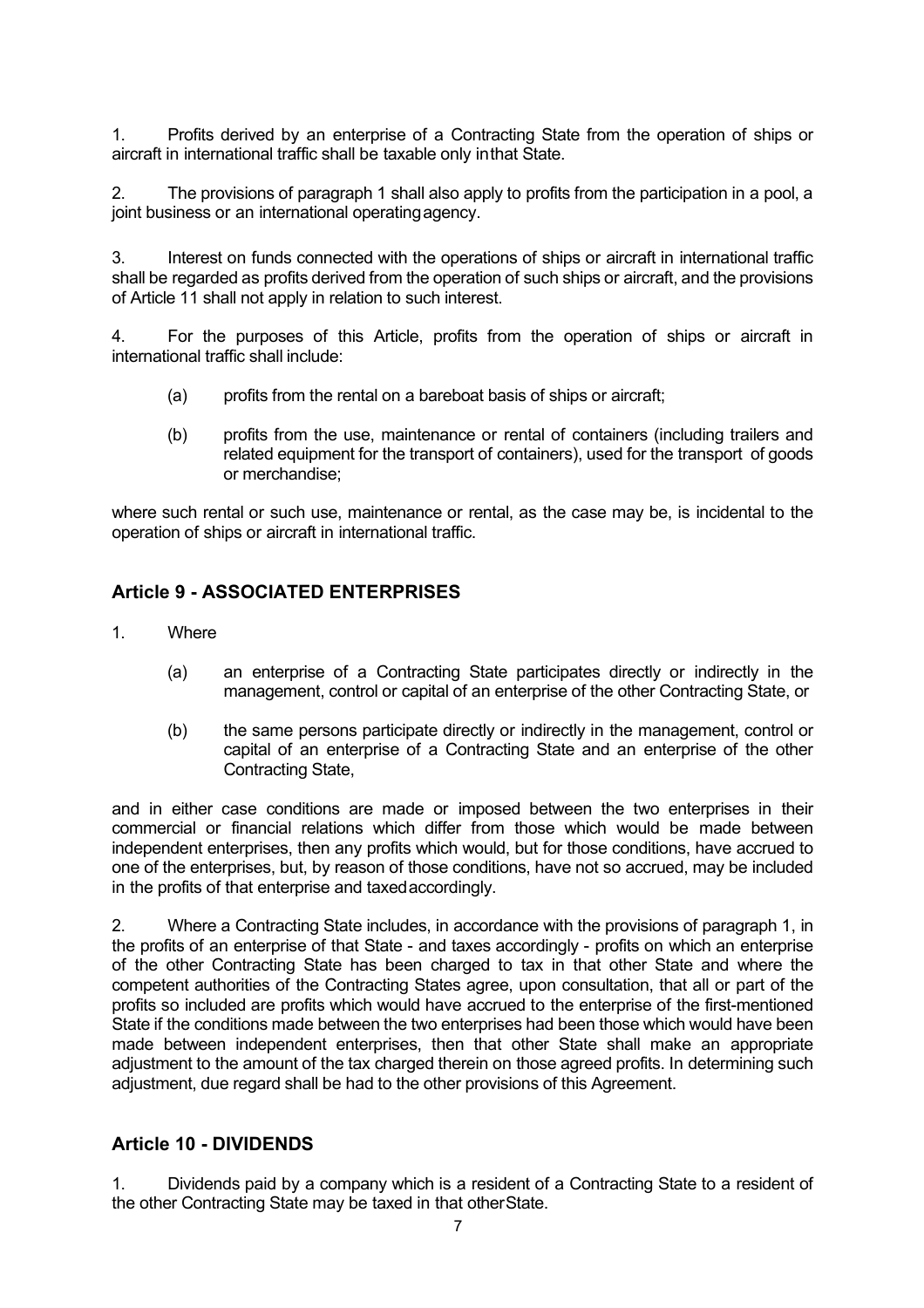2. However, such dividends may also be taxed in the Contracting State of which the company paying the dividends is a resident and according to the laws of that State, but if the beneficial owner of the dividend is a resident of the other Contracting State, the tax so charged shall not exceed:

- (a) 4 per cent of the gross amount of the dividends if the beneficial owner is a company (other than a partnership) which holds directly at least 10 per cent of the capital of the company paying thedividends;
- (b) 5 per cent of the gross amount of the dividends in all other cases.

This paragraph shall not affect the taxation of the company in respect of the profits out of which the dividends are paid.

3. The term "dividends" as used in this Article means income from shares, mining shares, founders' shares or other rights, not being debt-claims, participating in profits, as well as income from other corporate rights which is subjected to the same taxation treatment as income from shares by the laws of the State of which the company making the distribution is a resident.

4. The provisions of paragraphs 1 and 2 shall not apply if the beneficial owner of the dividends, being a resident of a Contracting State, carries on business in the other Contracting State of which the company paying the dividends is a resident, through a permanent establishment situated therein, or performs in that other State independent personal services from a fixed base situated therein, and the holding in respect of which the dividends are paid is effectively connected with such permanent establishment or fixed base. In such case the provisions of Article 7 or Article 14, as the case may be, shall apply.

5. Where a company which is a resident of a Contracting State derives profits or income from the other Contracting State, that other State may not impose any tax on the dividends paid by the company, except insofar as such dividends are paid to a resident of that other State or insofar as the holding in respect of which the dividends are paid is effectively connected with a permanent establishment or a fixed base situated in that other State, nor subject the company's undistributed profits to a tax on the company's undistributed profits, even if the dividends paid or the undistributed profits consist wholly or partly of profits or income arising in such other State.

6. Notwithstanding any other provision of this Agreement, where a company which is a resident of a Contracting State has a permanent establishment in the other Contracting State, the profits taxable under article 7, paragraph 1, may be subject to an additional tax in that other State, in accordance with its laws, but the additional charge shall not exceed 4 per cent of the amount of those profits.

# **Article 11 - INTEREST**

1. Interest arising in a Contracting State and paid to a resident of the other Contracting State may be taxed in that other State.

2. However, such interest may also be taxed in the Contracting State in which it arises and according to the laws of that State, but if the beneficial owner of the interest is a resident of the other Contracting State, the tax so charged shall not exceed 5 per cent of the gross amount of the interest.

3. Notwithstanding the provisions of paragraph 2,

(a) interest arising in a Contracting State and paid to the Government of the other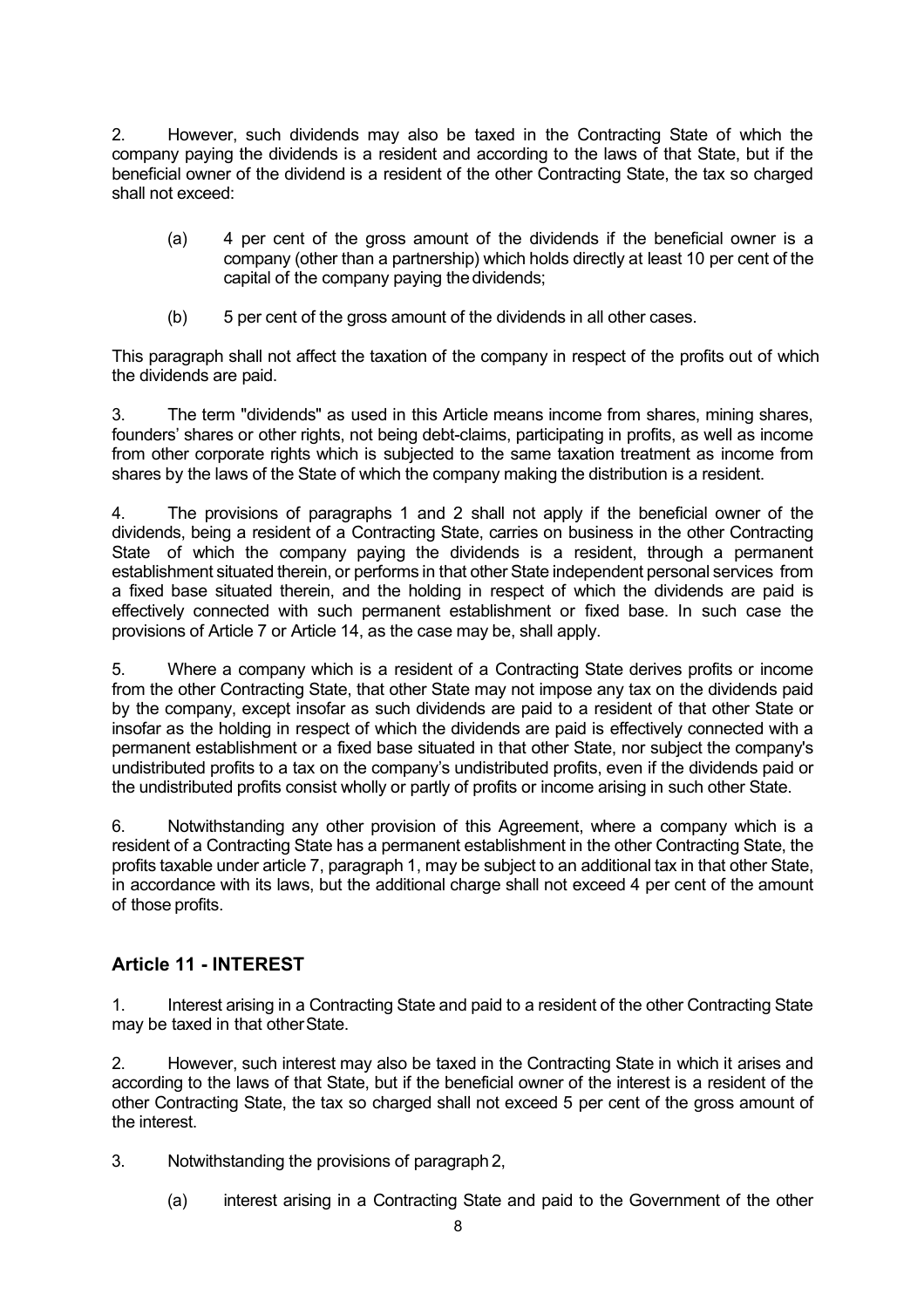Contracting State shall be exempt from tax in the first-mentioned State;

- (b) interest derived and beneficially owned by a bank of a Contracting State shall be exempt from tax in the other Contracting State if the payer is a bank of the other State.
- 4. For the purpose of paragraph 3(a), the term"Government":
	- (a) in the case of Singapore, means the Government of Singapore and shall include:
		- (i) the Monetary Authority of Singapore;
		- (ii) the Government of Singapore Investment Corporation PteLtd;
		- (iii) a statutory body; and
		- (iv) any institution wholly or mainly owned by the Government of Singapore as may be agreed from time to time between the competent authorities of the Contracting States.
	- (b) in the case of Panama means the Government of Panama and shall include:
		- (i) National Bank of Panama (Banco Nacional de Panama);
		- (ii) Savings Bank (Caja de Ahorros);
		- (iii) Agricultural Development Bank (Banco de Desarrollo Agropecuario);
		- (iv) the National Mortgage Bank (Banco Hipotecario Nacional);
		- (v) a statutory body; and
		- (vi) any institution wholly or mainly owned by the Government of Panama as may be agreed from time to time between the competent authorities of the Contracting States.

5. The term "interest" as used in this Article means income from debt-claims of every kind, whether or not secured by mortgage and whether or not carrying a right to participate in the debtor's profits, and in particular, income from government securities and income from bonds or debentures, including premiums and prizes attaching to such securities, bonds or debentures. Penalty charges for late payment shall not be regarded as interest for the purpose of this Article.

6. The provisions of paragraphs 1 and 2 shall not apply if the beneficial owner of the interest, being a resident of a Contracting State, carries on business in the other Contracting State in which the interest arises, through a permanent establishment situated therein, or performs in that other State independent personal services from a fixed base situated therein, and the debt-claim in respect of which the interest is paid is effectively connected with such permanent establishment or fixed base. In such case the provisions of Article 7 or Article 14, as the case may be, shall apply.

7. Interest shall be deemed to arise in a Contracting State when the payer is a resident of that State. Where, however, the person paying the interest, whether he is a resident of a Contracting State or not, has in a Contracting State a permanent establishment or a fixed base in connection with which the indebtedness on which the interest is paid was incurred, and such interest is borne by such permanent establishment or fixed base, then such interest shall be deemed to arise in the State in which the permanent establishment or fixed base is situated.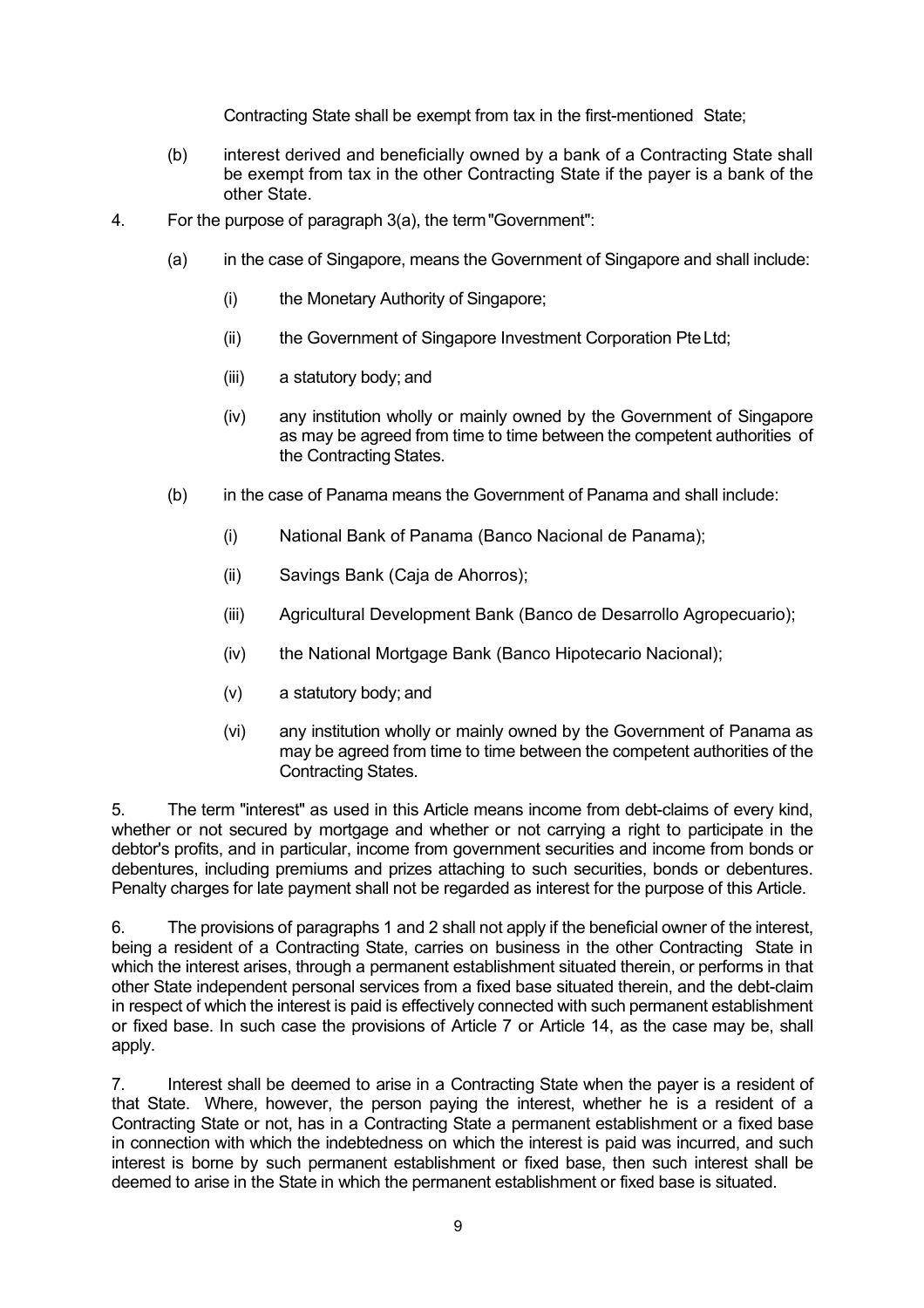8. Where, by reason of a special relationship between the payer and the beneficial owner or between both of them and some other person, the amount of the interest, having regard to the debt-claim for which it is paid, exceeds the amount which would have been agreed upon by the payer and the beneficial owner in the absence of such relationship, the provisions of this Article shall apply only to the last-mentioned amount. In such case, the excess part of the payments shall remain taxable according to the laws of each Contracting State, due regard being had to the other provisions of this Agreement.

# **Article 12 - ROYALTIES**

1. Royalties arising in a Contracting State and paid to a resident of the other Contracting State may be taxed in that otherState.

2. However, such royalties may also be taxed in the Contracting State in which they arise and according to the laws of that State, but if the beneficial owner of the royalties is a resident of the other Contracting State, the tax so charged shall not exceed 5 per cent of the gross amount of the royalties.

3. The term "royalties" as used in this Article means payments of any kind received as a consideration for the use of, or the right to use, any copyright of literary, artistic or scientific work including cinematograph films, and films or tapes for radio or television broadcasting, any computer software, patent, trade mark, design or model, plan, secret formula or process, or for the use of, or the right to use, industrial, commercial, or scientific equipment or for information concerning industrial, commercial or scientific experience.

4. The provisions of paragraphs 1 and 2 shall not apply if the beneficial owner of the royalties, being a resident of a Contracting State, carries on business in the other Contracting State in which the royalties arise, through a permanent establishment situated therein, or performs in that other State independent personal services from a fixed base situated therein, and the right or property in respect of which the royalties are paid is effectively connected with such permanent establishment or fixed base. In such case the provisions of Article 7 or Article 14, as the case may be, shallapply.

5. Royalties shall be deemed to arise in a Contracting State when the payer is a resident of that State. Where, however, the person paying the royalties, whether he is a resident of a Contracting State or not, has in a Contracting State a permanent establishment or a fixed base in connection with which the liability to pay the royalties was incurred, and such royalties are borne by such permanent establishment or fixed base, then such royalties shall be deemed to arise in the State in which the permanent establishment or fixed base is situated.

6. Where, by reason of a special relationship between the payer and the beneficial owner or between both of them and some other person, the amount of the royalties, having regard to the use, right or information for which they are paid, exceeds the amount which would have been agreed upon by the payer and the beneficial owner in the absence of such relationship, the provisions of this Article shall apply only to the last-mentioned amount. In such case, the excess part of the payments shall remain taxable according to the laws of each Contracting State, due regard being had to the other provisions ofthis Agreement.

# **Article 13 - CAPITAL GAINS**

1. Gains derived by a resident of a Contracting State from the alienation of immovable property referred to in Article 6 and situated in the other Contracting State may be taxed in that other State.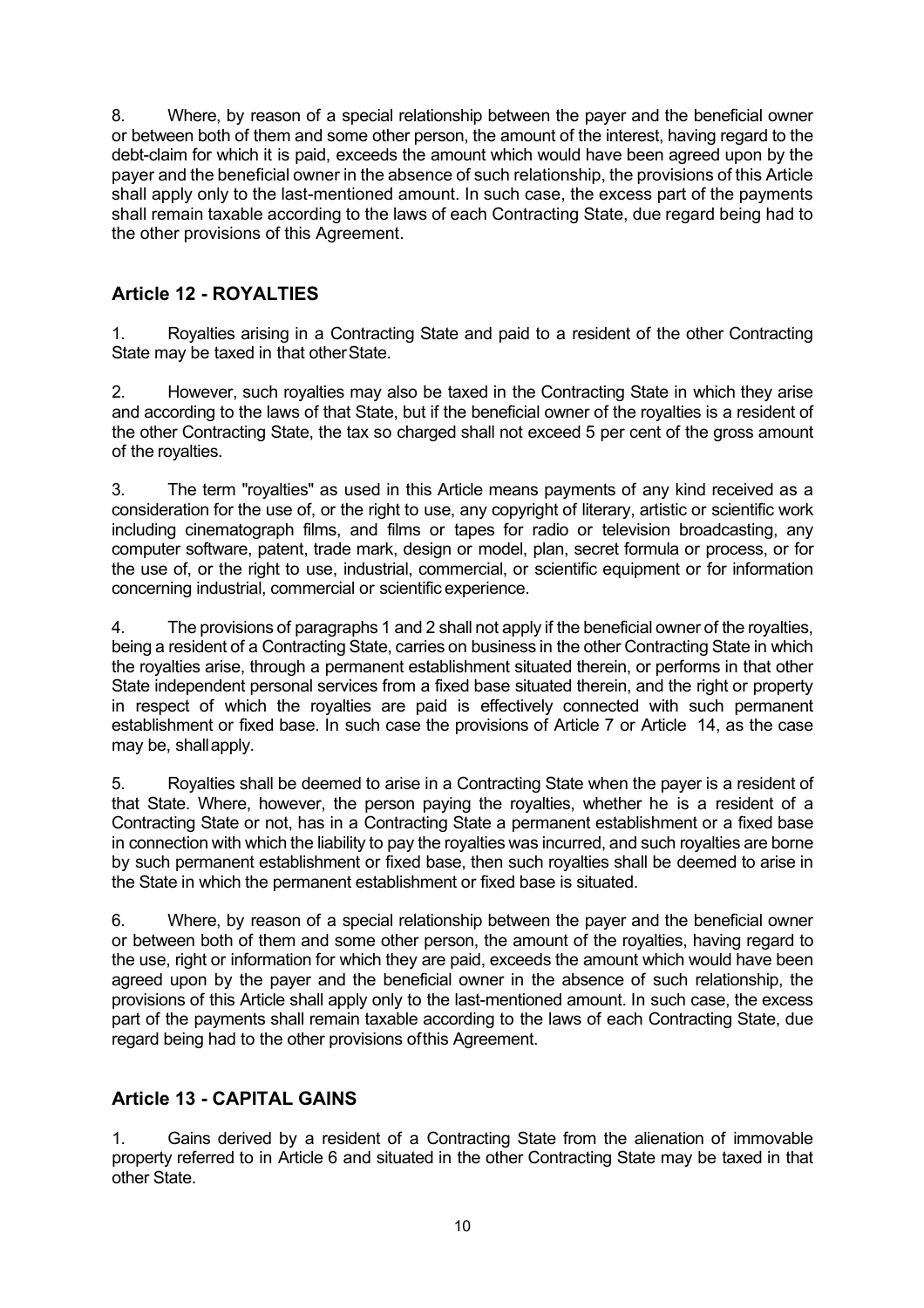2. Gains from the alienation of movable property forming part of the business property of a permanent establishment which an enterprise of a Contracting State has in the other Contracting State or of movable property pertaining to a fixed base available to a resident of a Contracting State in the other Contracting State for the purpose of performing independent personal services, including such gains from the alienation of such a permanent establishment (alone or with the whole enterprise) or of such fixed base, may be taxed in that other State.

3. Gains derived by a resident of a Contracting State from the alienation of ships or aircraft operated in international traffic, or movable property pertaining to the operation of such ships or aircraft, shall be taxable only in thatState.

4. Gains derived by a resident of a Contracting State from the alienation of shares or comparable interests, other than shares traded on a recognized Stock Exchange, deriving more than 75 per cent of their value directly or indirectly from immovable property situated in the other Contracting State may be taxed in that otherState.

5. Gains other than those referred to in paragraph 4 derived by a resident of a Contracting State from the alienation of shares, participation, or other rights representing more than 50 percent of the vote, value or capital stock in a company which is a resident of the other Contracting State may be taxed in that other Contracting State if the alienator had held directly or indirectly such shares for a period of less than 12 months preceding such alienation.

6. Gains from the alienation of any property other than that referred to in the preceding paragraphs of this Article shall be taxable only in the Contracting State of which the alienator is a resident.

# **Article 14 - INDEPENDENT PERSONAL SERVICES**

1. Income derived by an individual who is a resident of a Contracting State in respect of professional services or other activities of an independent character shall be taxable only in that State except in the following circumstances when such income may also be taxed in the other Contracting State:

- (a) if he has a fixed base regularly available to him in the other State for the purpose of performing his activities; in that case, only so much of the income as is attributable to that fixed base may be taxed in that other State; or
- (b) if his stay in the other State is for a period or periods exceeding in the aggregate 270 days in any 12-month period; in that case, only so much of the income as is derived from his activities performed in that other State may be taxed in that other State.

2. The term "professional services" includes especially independent scientific, literary, artistic, educational or teaching activities as well as the independent activities of physicians, lawyers, engineers, architects, dentists and accountants.

# **Article 15 - DEPENDENT PERSONAL SERVICES**

1. Subject to the provisions of Articles 16, 18 and 19, salaries, wages and other similar remuneration derived by a resident of a Contracting State in respect of an employment shall be taxable only in that State unless the employment is exercised in the other Contracting State. If the employment is so exercised, such remuneration as is derived therefrom may be taxed in that other State.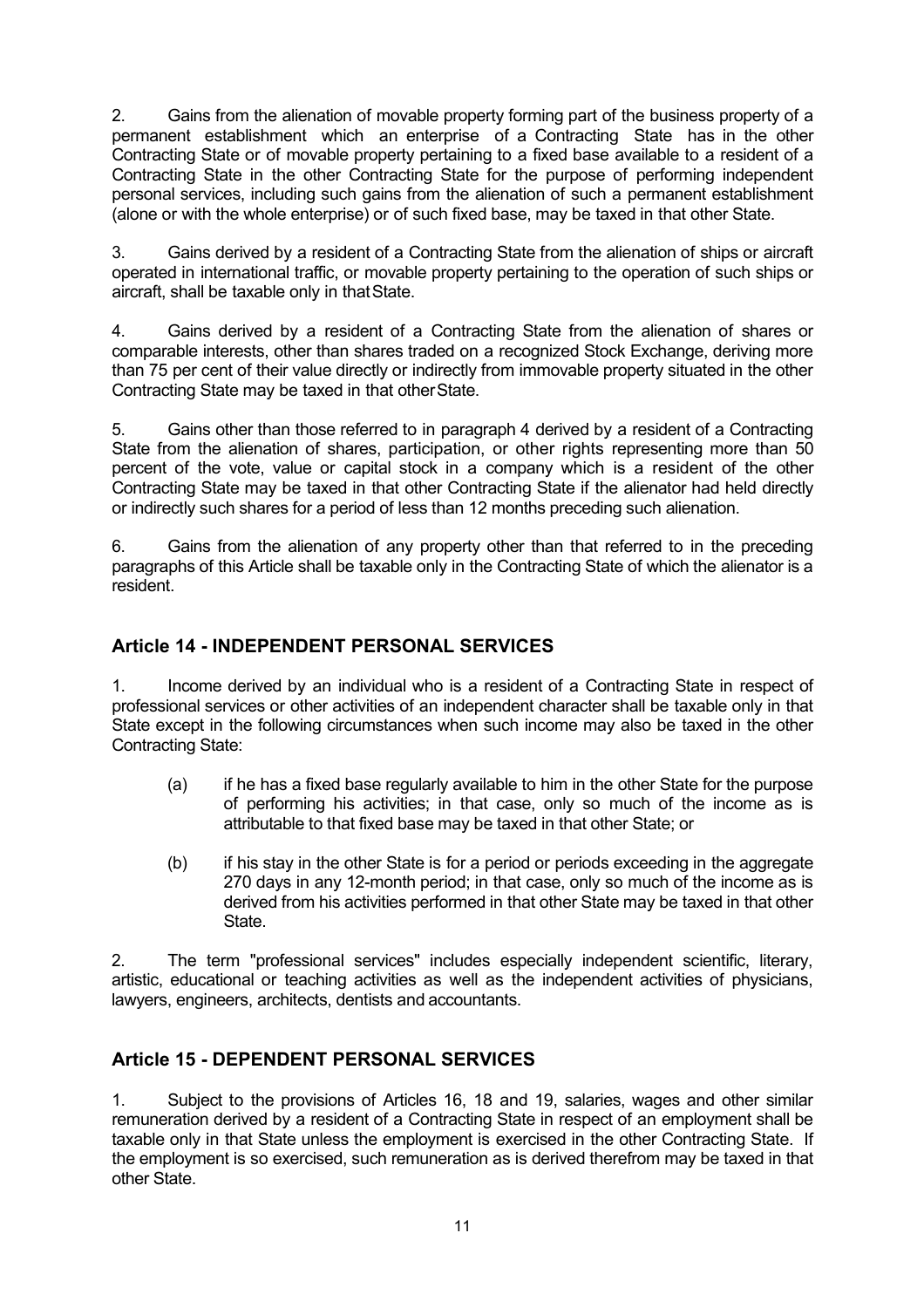2. Notwithstanding the provisions of paragraph 1, remuneration derived by a resident of a Contracting State in respect of an employment exercised in the other Contracting State shall be taxable only in the first-mentioned Stateif:

- (a) the recipient is present in the other State for a period or periods not exceeding in the aggregate 183 days in any 12-month period commencing or ending in the fiscal year concerned; and
- (b) the remuneration is paid by, or on behalf of, an employer who is not a resident of the other State; and
- (c) the remuneration is not borne by a permanent establishment or a fixed base which the employer has in the otherState.

3. Notwithstanding the preceding provisions of this Article, remuneration derived in respect of an employment exercised aboard a ship or aircraft operated in international traffic by an enterprise of a Contracting State shall be taxable only in that State. However, if the remuneration is derived by a resident of the other Contracting State, it may also be taxed in that other State.

## **Article 16 - DIRECTORS' FEES**

Directors' fees and other similar payments derived by a resident of a Contracting State in his capacity as a member of the board of directors of a company which is a resident of the other Contracting State may be taxed in that otherState.

## **Article 17 - ARTISTES AND SPORTSPERSONS**

1. Notwithstanding the provisions of Articles 14 and 15, income derived by a resident of a Contracting State as an entertainer, such as a theatre, motion picture, radio or television artiste, or a musician, or as a sportsperson, from his personal activities as such exercised in the other Contracting State, may be taxed in that otherState.

2. Where income in respect of or in connection with personal activities exercised by an entertainer or a sportsperson accrues not to the entertainer or sportsperson himself but to another person, that income may, notwithstanding the provisions of Articles 7, 14 and 15, be taxed in the Contracting State in which the activities of the entertainer or sportsperson are exercised.

3. The provisions of paragraphs 1 and 2 shall not apply to income derived from activities exercised in a Contracting State by an artiste or a sportsperson if the visit to that State is at least 50 per cent supported by public funds of one or both of the Contracting States or political subdivisions or local authorities or statutory bodies thereof. In such case, the income shall be taxable only in the Contracting State in which the artiste or the sportsperson is a resident.

#### **Article 18 - PENSIONS**

Subject to the provisions of paragraph 2 of Article 19, pensions and other similar remuneration paid to a resident of a Contracting State in consideration of past employment shall be taxable only in that State.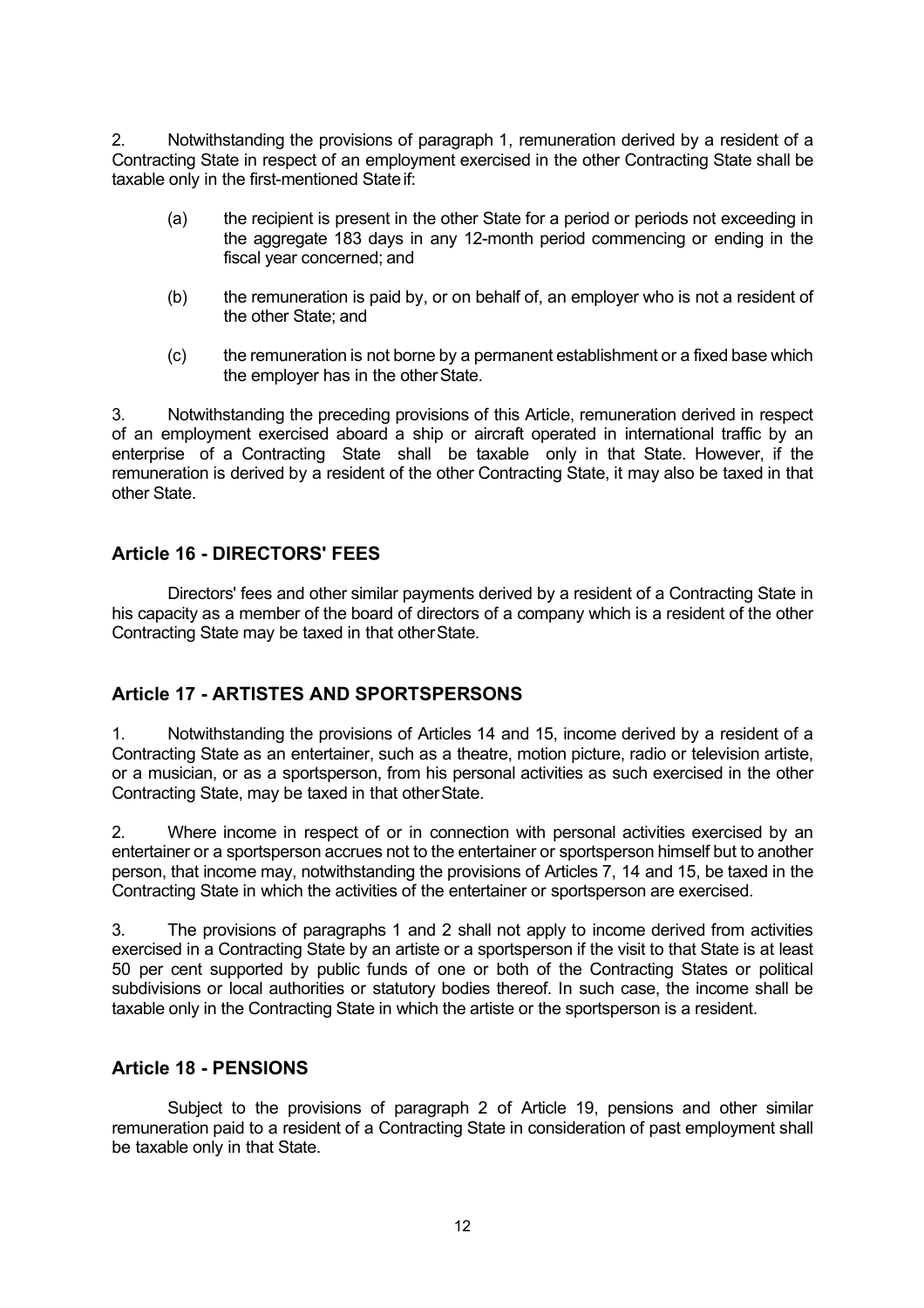## **Article 19 - GOVERNMENT SERVICE**

- 1. (a) Salaries, wages and other similar remuneration, other than a pension, paid by a Contracting State or a political subdivision, a local authority or a statutory body thereof to an individual in respect of services rendered to that State or subdivision, authority or body shall be taxable only in that State.
	- (b) However, such salaries, wages and other similar remuneration shall be taxable only in the other Contracting State if the services are rendered in that State and the individual is a resident of that Statewho:
		- (i) is a national of that State;or
		- (ii) did not become a resident of that State solely for the purpose of rendering the services.
- 2. (a) Any pension paid by, or out of funds created by, a Contracting State or a political subdivision, a local authority or a statutory body thereof to an individual in respect of services rendered to that State or subdivision, authority or body shall be taxable only in that State.
	- (b) However, such pension shall be taxable only in the other Contracting State if the individual is a resident of, and a national of, that State.

3. The provisions of Articles 15, 16, 17 and 18 shall apply to salaries, wages and other similar remuneration, and to pensions, in respect of services rendered in connection with a business carried on by a Contracting State or a political subdivision, a local authority or a statutory body thereof.

## **Article 20 - STUDENTS**

Payments which a student or business apprentice who is or was immediately before visiting a Contracting State a resident of the other Contracting State and who is present in the first-mentioned State solely for the purpose of his education or training receives for the purpose of his maintenance, education or training shall not be taxed in that State, provided that such payments arise from sources outside that State.

#### **Article 21 - OTHER INCOME**

Items of income not dealt with in the foregoing Articles of this Agreement and arising in a Contracting State may be taxed in thatState.

#### **Chapter IV Methods for Elimination of Double Taxation**

## **Article 22 - ELIMINATION OF DOUBLE TAXATION**

1. In Singapore, double taxation shall be avoided asfollows: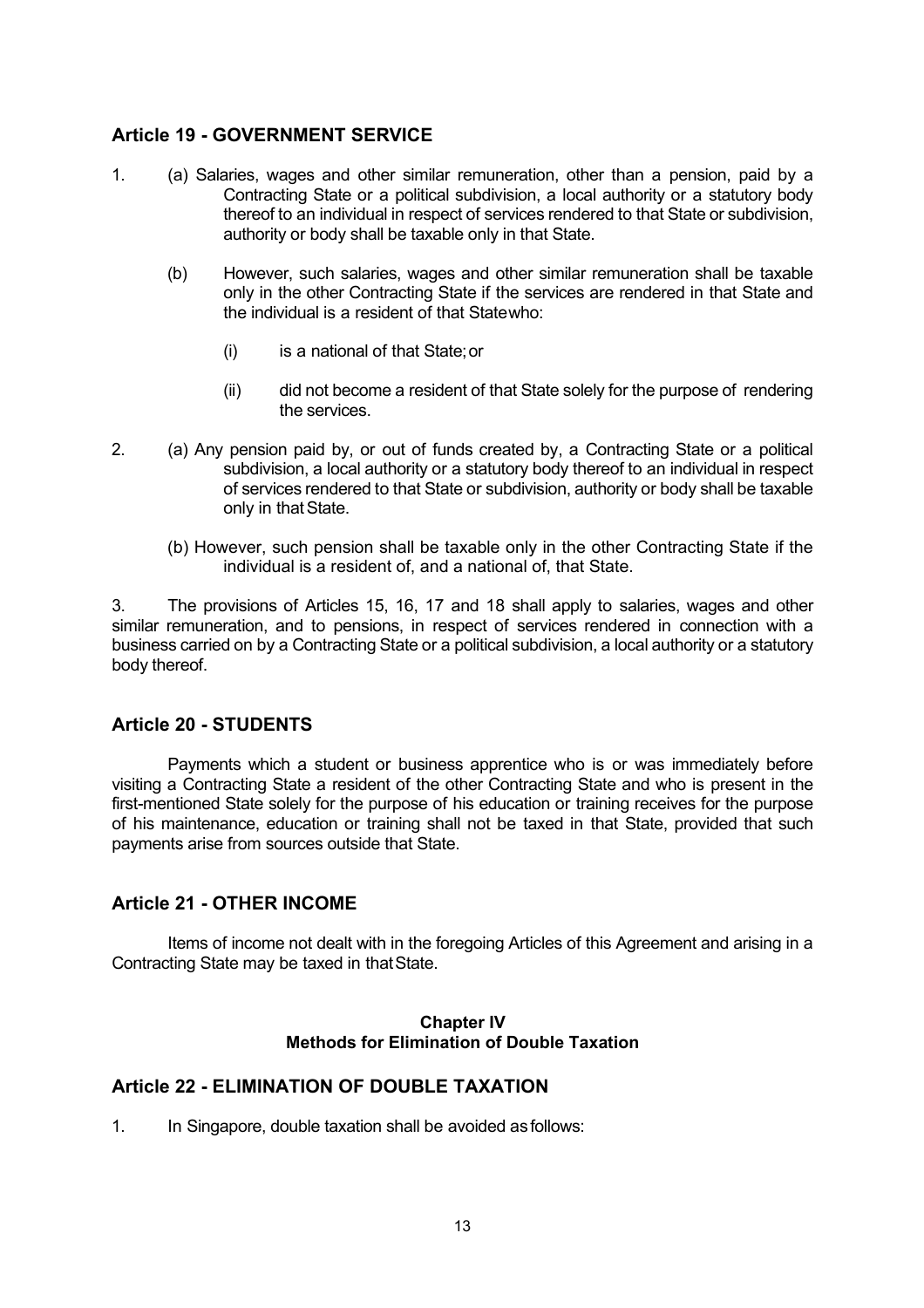Where a resident of Singapore derives income from Panama which, in accordance with the provisions of this Agreement, may be taxed in Panama, Singapore shall, subject to its laws regarding the allowance as a credit against Singapore tax of tax payable in any country other than Singapore, allow the Panama tax paid, whether directly or by deduction, as a credit against the Singapore tax payable on the income of that resident. Where such income is a dividend paid by a company which is a resident of Panama to a resident of Singapore which is a company owning directly or indirectly not less than 10 per cent of the share capital of the first-mentioned company, the credit shall take into account the Panama tax paid by that company on the portion of its profits out of which the dividend is paid.

- 2. In Panama, double taxation shall be avoided asfollows:
	- (a) Where a resident of Panama derives income which, in accordance with the provisions of this Agreement, may be taxed in Singapore, Panama will exempt such income from taxes.
	- (b) Where in accordance with any provision of the Agreement income derived by a resident of Panama is exempt from tax in Panama, Panama may nevertheless, in calculating the amount of tax on the remaining income or capital of such resident, take into account the exempted income.

#### **Chapter V Special Provisions**

## **Article 23 - NON-DISCRIMINATION**

1. Nationals of a Contracting State shall not be subjected in the other Contracting State to any taxation or any requirement connected therewith, which is other or more burdensome than the taxation and connected requirements to which nationals of that other State in the same circumstances, in particular with respect to residence, are or may be subjected.

2. The taxation on a permanent establishment which an enterprise of a Contracting State has in the other Contracting State shall not be less favourably levied in that other State than the taxation levied on enterprises of that other State carrying on the same activities.

3. Nothing in this Article shall be construed as obliging a Contracting State to grant to:

- (a) residents of the other Contracting State any personal allowances, reliefs and reductions for tax purposes which it grants toits own residents; or
- (b) nationals of the other Contracting State those personal allowances, reliefs and reductions for tax purposes which it grants to its own nationals who are not residents of that State or to such other persons as may be specified in the taxation laws of that State.

4. Enterprises of a Contracting State, the capital of which is wholly or partly owned or controlled, directly or indirectly, by one or more residents of the other Contracting State, shall not be subjected in the first-mentioned State to any taxation or any requirement connected therewith which is other or more burdensome than the taxation and connected requirements to which other similar enterprises of the first-mentioned State are or may be subjected.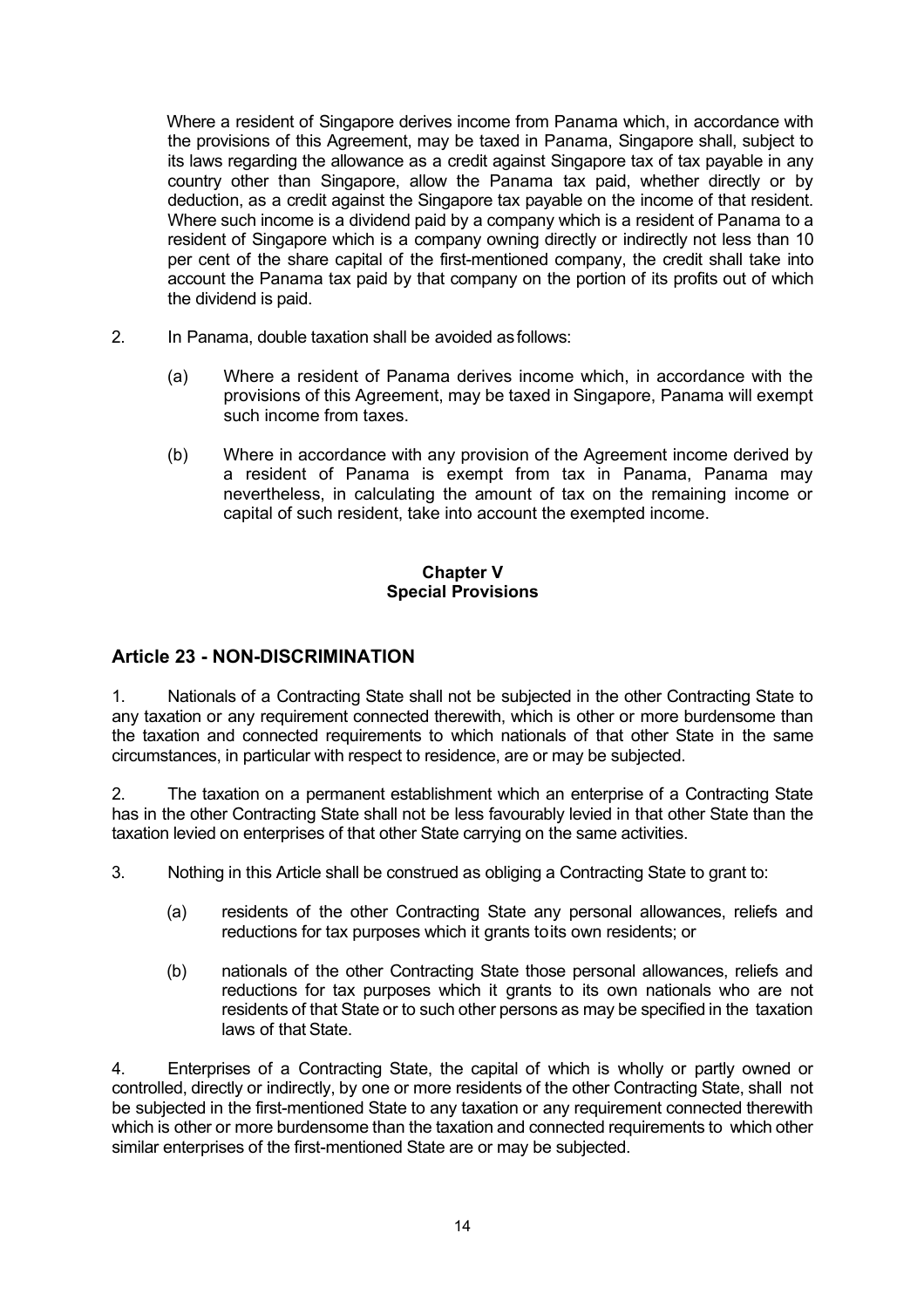5. Where a Contracting State grants tax incentives to its nationals designed to promote economic or social development in accordance with its national policy and criteria, it shall not be construed as discrimination under thisArticle.

6. The provisions of this Article shall apply to the taxes which are the subject of this Agreement.

# **Article 24 - MUTUAL AGREEMENT PROCEDURE**

1. Where a person considers that the actions of one or both of the Contracting States result or will result for him in taxation not in accordance with the provisions of this Agreement, he may, irrespective of the remedies provided by the domestic law of those States, present his case to the competent authority of the Contracting State of which he is a resident or, if his case comes under paragraph 1 of Article 23, to that of the Contracting State of which he is a national. The case must be presented within 3 years from the first notification of the action resulting in taxation not in accordance with the provisions of theAgreement.

2. The competent authority shall endeavour, if the objection appears to it to be justified and if it is not itself able to arrive at a satisfactory solution, to resolve the case by mutual agreement with the competent authority of the other Contracting State, with a view to the avoidance of taxation which is not in accordance with the Agreement. Any agreement reached shall be implemented notwithstanding any time limits in the domestic law of the Contracting States.

3. The competent authorities of the Contracting States shall endeavour to resolve by mutual agreement any difficulties or doubts arising as to the interpretation or application of the Agreement. They may also consult together for the elimination of double taxation in cases not provided for in theAgreement.

4. The competent authorities of the Contracting States may communicate with each other directly for the purpose of reaching an agreement in the sense of the preceding paragraphs.

# **Article 25 - EXCHANGE OF INFORMATION**

1. The competent authorities of the Contracting States shall exchange such information as is foreseeably relevant for carrying out the provisions of this Agreement or to the administration or enforcement of the domestic laws concerning taxes of every kind and description imposed on behalf of the Contracting States, or of their political subdivisions or local authorities, insofar as the taxation thereunder is not contrary to the Agreement. The exchange of information is not restricted by Articles 1 and 2.

2. Any information received under paragraph 1 by a Contracting State shall be treated as secret in the same manner as information obtained under the domestic laws of that State and shall be disclosed only to persons or authorities (including courts and administrative bodies) concerned with the assessment or collection of, the enforcement or prosecution in respect of, the determination of appeals in relation to the taxes referred to in paragraph 1, or the oversight of the above. Such persons or authorities shall use the information only for such purposes. They may disclose the information in public court proceedings or in judicial decisions.

3. In no case shall the provisions of paragraphs 1 and 2 be construed so as to impose on a Contracting State the obligation:

(a) to carry out administrative measures at variance with the laws and administrative practice of that or of the other ContractingState;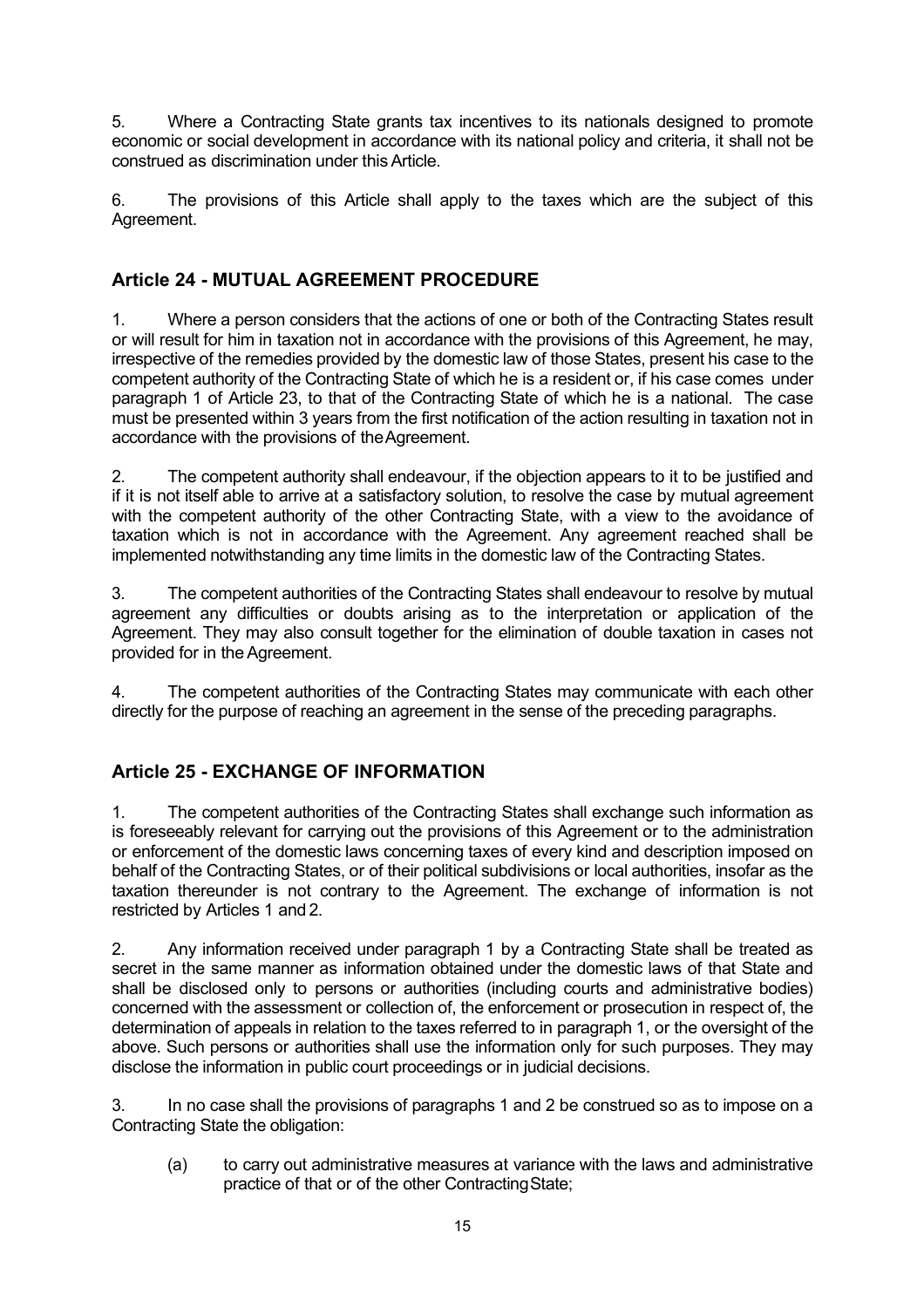- (b) to supply information which is not obtainable under the laws or in the normal course of the administration of that or of the other Contracting State;
- (c) to supply information which would disclose any trade, business, industrial, commercial or professional secret or trade process, or information, the disclosure of which would be contrary to public policy (ordrepublic).

4. If information is requested by a Contracting State in accordance with this Article, the other Contracting State shall use its information gathering measures to obtain the requested information, even though that other State may not need such information for its own tax purposes. The obligation contained in the preceding sentence is subject to the limitations of paragraph 3 but in no case shall such limitations be construed to permit a Contracting State to decline to supply information solely because it has no domestic interest in such information.

5. In no case shall the provisions of paragraph 3 be construed to permit a Contracting State to decline to supply information solely because the information is held by a bank, other financial institution, nominee or person acting in an agency or a fiduciary capacity or because it relates to ownership interests in a person.

# **Article 26 - MEMBERS OF DIPLOMATIC MISSIONS AND CONSULAR POSTS**

Nothing in this Agreement shall affect the fiscal privileges of members of diplomatic missions or consular posts under the general rules of international law or under the provisions of special agreements.

#### **Chapter VI Final Provisions**

## **Article 27 - ENTRY INTO FORCE**

1. Each of the Contracting States shall notify to the other the completion of the procedures required by its law for the bringing into force of this Agreement.

2. The Agreement shall enter into force on the date of the later of these notifications and its provisions shall have effect:

- (a) in respect of taxes levied on any basis period beginning on or after the first day of the calendar year next following the year of the entry into force of this Agreement;
- (b) with respect to taxes withheld at source, in respect of amounts paid on or after the first day of the calendar year next following the year of the entry into force of this Agreement;
- (c) with respect to the exchange of information, in respect of taxes relating to taxable periods beginning on or after the first day of the calendar year next following the year of the entry into force ofthis Agreement.

## **Article 28 - TERMINATION**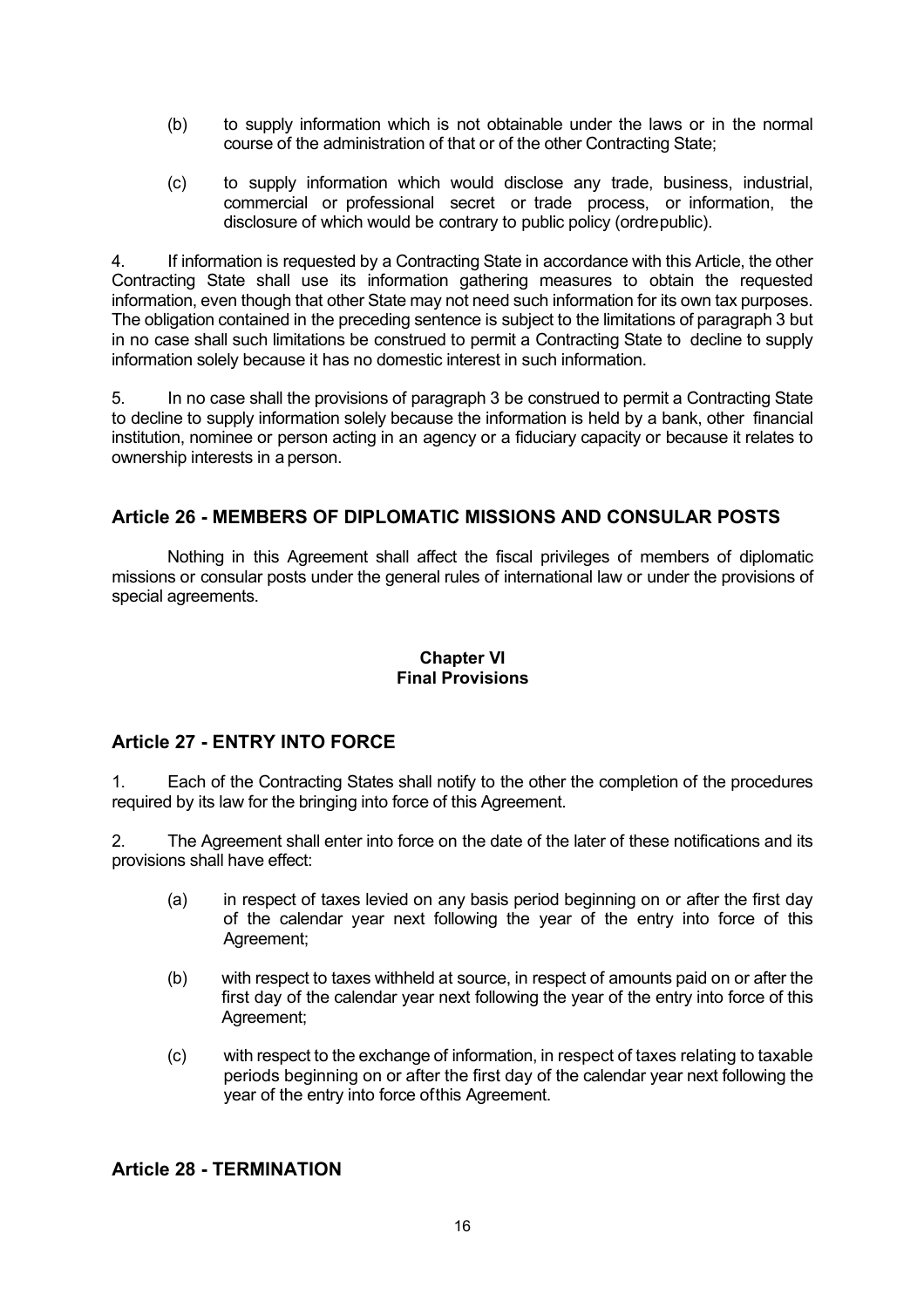This Agreement shall remain in force until terminated by a Contracting State. Either Contracting State may terminate the Agreement, through diplomatic channels, by giving written notice of termination at least six months before the end of any calendar year after the expiration of a period of five years from the date of its entry into force. In such event, the Agreement shall cease to have effect:

- (a) in respect of taxes levied on any basis period beginning on or after the first day of the calendar year next following the year in which the notice is given;
- (b) with respect to taxes withheld at source, in respect of amounts paid on or after the first day of the calendar year next following the year in which the notice is given.

IN WITNESS WHEREOF the undersigned, duly authorised thereto, have signed this Agreement.

DONE in duplicate at Singapore on this 18th day of October 2010 in the English and Spanish languages, all texts being equally authentic. In case of divergence between any of the texts, it shall be resolved in accordance with the English text.

**For the Government of the Republic of Singapore**

**For the Government of the Republic of Panama**

**GEORGE YEO**

**JUAN CARLOS VARELA R. Minister for Foreign Affairs Vice President of the Republic and Minister of Foreign Affairs**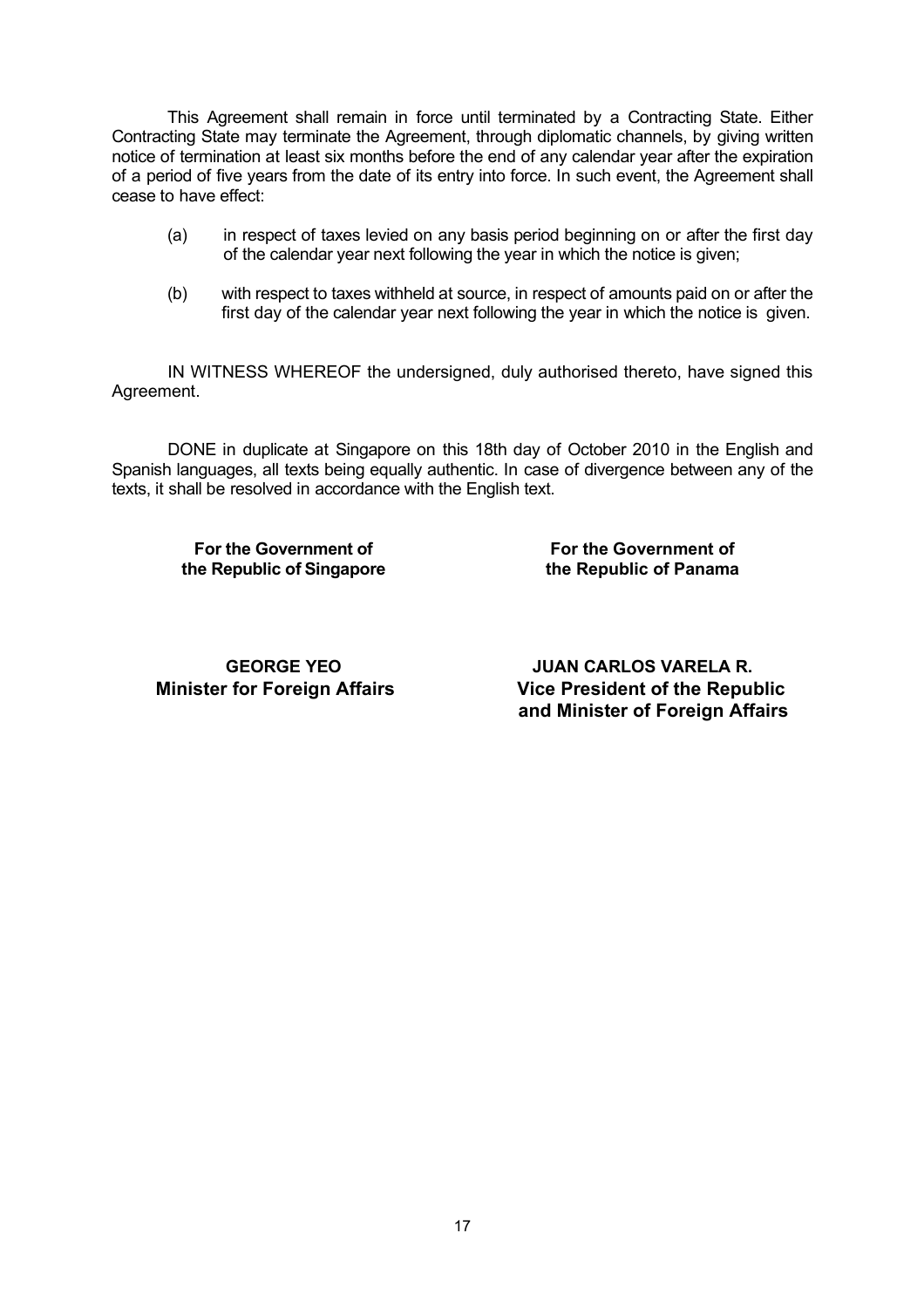## **PROTOCOL**

At the moment of signing the Agreement between the Government of the Republic of Singapore and the Government of the Republic of Panama for the avoidance of double taxation and the prevention of fiscal evasion with respect to taxes on income, the undersigned have agreed that the following provisions shall form an integral part of the Agreement.

1. With reference to this Agreement:

The term "statutory body" means a body constituted by any statute and performing functions which would otherwise be performed by the Government of a Contracting **State** 

2. With reference to Article 8:

It is understood that the provisions of this Agreement shall not apply with regards to the tolls, duties or similar payments that might be applicable upon crossing the Panama Canal.

- 3. With reference to Article 25:
	- (a) The competent authority of the applicant State shall provide the following information to the competent authority of the requested State when making a request for information under the Agreement to demonstrate the foreseeable relevance of the information to the request:
		- (i) the identity of the person under examination or investigation (including, if applicable, particulars facilitating that person's identification);
		- (ii) a statement of the information sought including its nature, the relevance of the information to the request, and the form in which the applicant State wishes to receive the information from the requested State;
		- (iii) the tax purpose for which the information is sought;
		- (iv) grounds for believing that the information requested is held in the requested State or is in the possession or control of a person within the jurisdiction of the requested State;
		- (v) the name and address of any person believed to be in possession of the requested information;
		- (vi) a statement that the applicant State has pursued all means available in its own territory to obtain the information;
		- (vii) a statement that the request is in conformity with the law and administrative practices of the State of the competent authority, and that the competent authority is authorised to obtain the information under the laws of that State or in the normal course of administrative practice;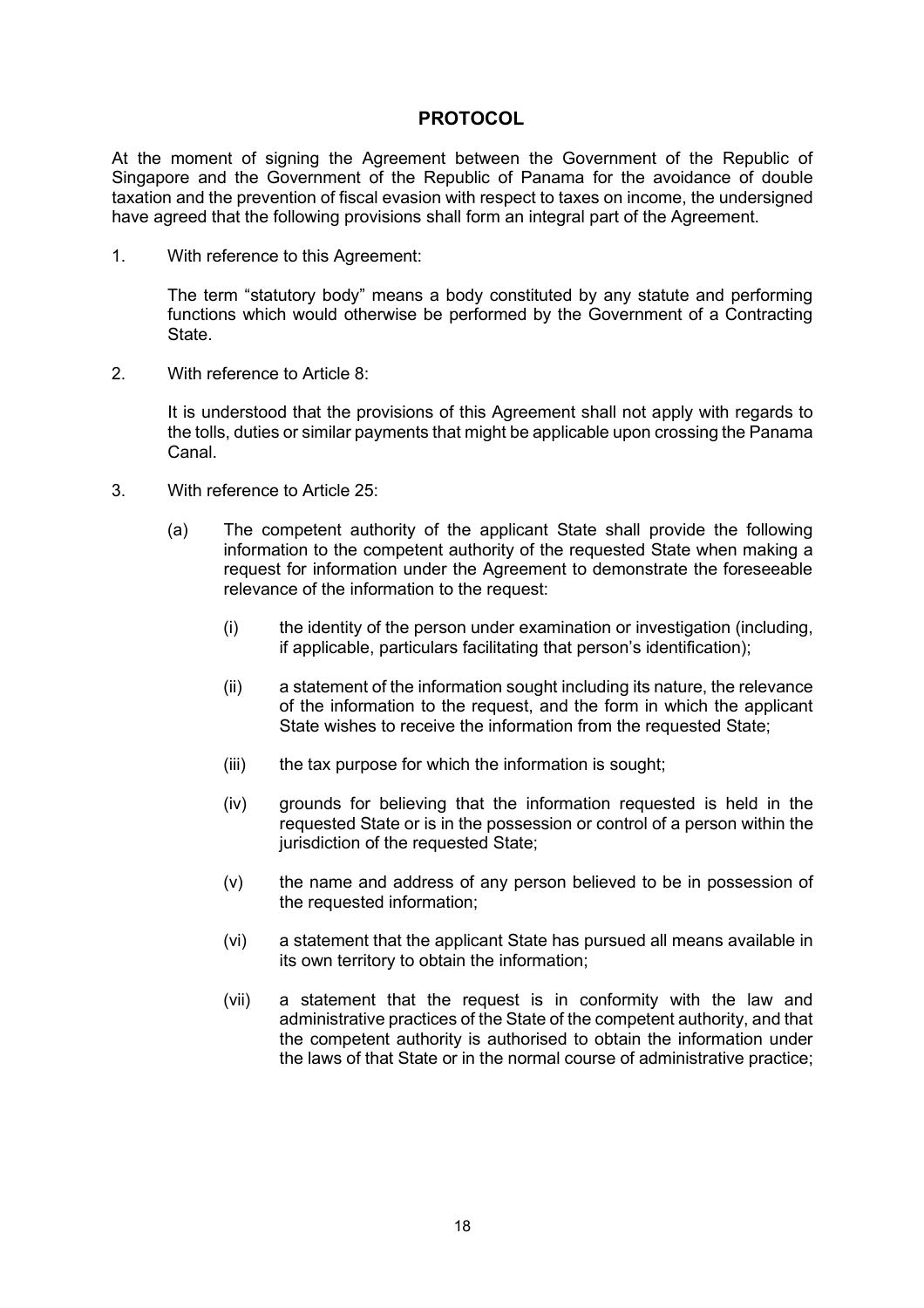- (viii) the details of the period within which the applicant State wishes the request to be met; and
- (ix) any other information that may assist in giving effect to the request.
- (b) It is understood that the exchange of information provided in Article 25 does not include measures which constitute "fishing expeditions".
- (c) It is understood that Article 25 does not require the Contracting States to exchange information on a spontaneous or automatic basis.
- (d) It is understood that in the case of exchange of information, the procedural rules regarding taxpayers' rights provided for in the requested Contracting State remain applicable before the information is transmitted to the requesting Contracting State. It is further understood that these rules are meant to assure the taxpayers a fair procedure and should not prevent or unduly delay the exchange of information process.

IN WITNESS WHEREOF the undersigned, duly authorised thereto, have signed this Agreement.

DONE in duplicate at Singapore on this 18th day of October 2010 in the English and Spanish languages, all texts being equally authentic. In case of divergence between any of the texts, it shall be resolved in accordance with the English text.

**For the Government of the Republic of Singapore**

**For the Government of the Republic of Panama**

**GEORGE YEO**

**JUAN CARLOS VARELA R. Minister for Foreign Affairs Vice President of the Republic and Minister of Foreign Affairs**